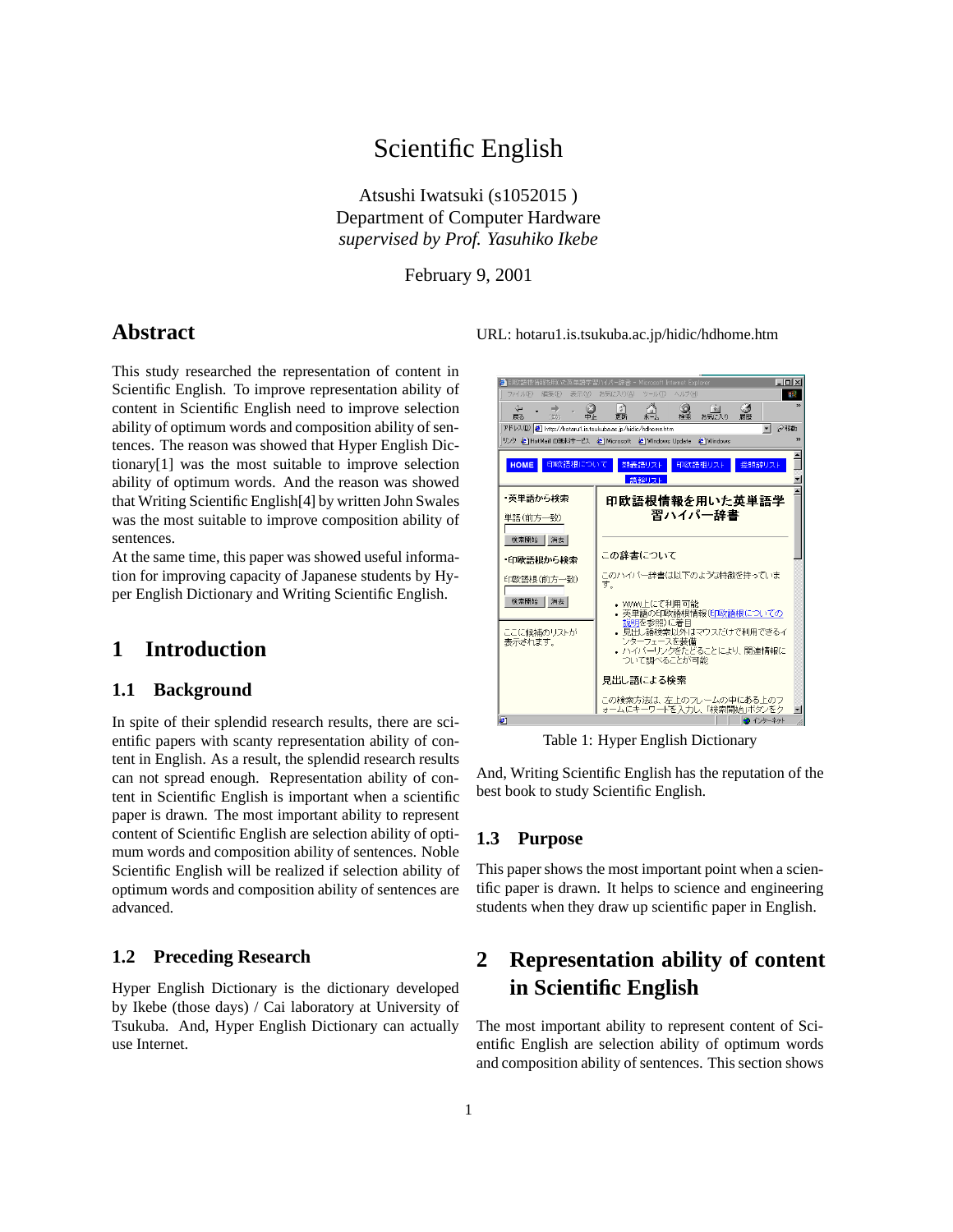about selection ability of optimum words and composition ability of sentences.

## **2.1 Selection ability of optimum words**

Hyper English Dictionary was used for selection ability of optimum words.

#### **2.1.1 Hyper English Dictionary**

Almost English words are derived from language of the Neolithic Age called Proto-Indo-European. This is common to ancestor language of main 80 national language distributing widely through the European and the Middle and Near East. (See, Table 2). Hyper English Dictionary is rested up and ordered the same sort of language[9,p18].



Table 2: Indo-European Family[5,p35]

#### **2.1.2 Comparative study of conventional dictionary, English word book and Hyper English Dictionary**

Hyper English Dictionary is a method of learning English word using etymology. In this point, it differs from a conventional dictionary, English word book.

To compare conventional dictionary, English word book with Hyper English Dictionary by English word "heart".



Table 3: Conventional dictionary, English word book



Conventional dictionary, English word book are relationship only pair by Table 3. But, Hyper English Dictionary is relationship to length (solid line) and side (dotted line) by Table 4.

The etymology (kerd) is traced from the English word (heart). Plural English words (credit, cordial, courage, and so on) are derived from etymology (kerd).

Table 5: Relation of length

Deriving English words (heart, credit, cordial, courage and so on) can not decide meaning agreement, but deriving English words quite similar to meaning.

Table 6: Relation of side

The relation between length and side is definitely difference with conventional dictionary, English word book.

#### **2.1.3 Distinguish of synonym**

The synonym of anger and rage was distinguished as similar example. First, anger and rage is pulled by reference of The American Heritage Dictionary of Indo - European Roots SECOND EDITION[2]. Then, the origin of a word is drawn. And the English words listed as a deriv ative is drawn. If comparison contrast of the meaning of these words is carried out, the synonym of anger and rage can be properly used as a relation of side.

#### **2.1.4 The efficiency of Hyper English Dictionary[1]**

About 80 of present-day English words (about 500,000 words from 450,000 words) are proved roots of Indo-European[6]. Remainder about 20 of presentday English words are forecasted native original word. Native original word is the words which had been used before the language's deriving.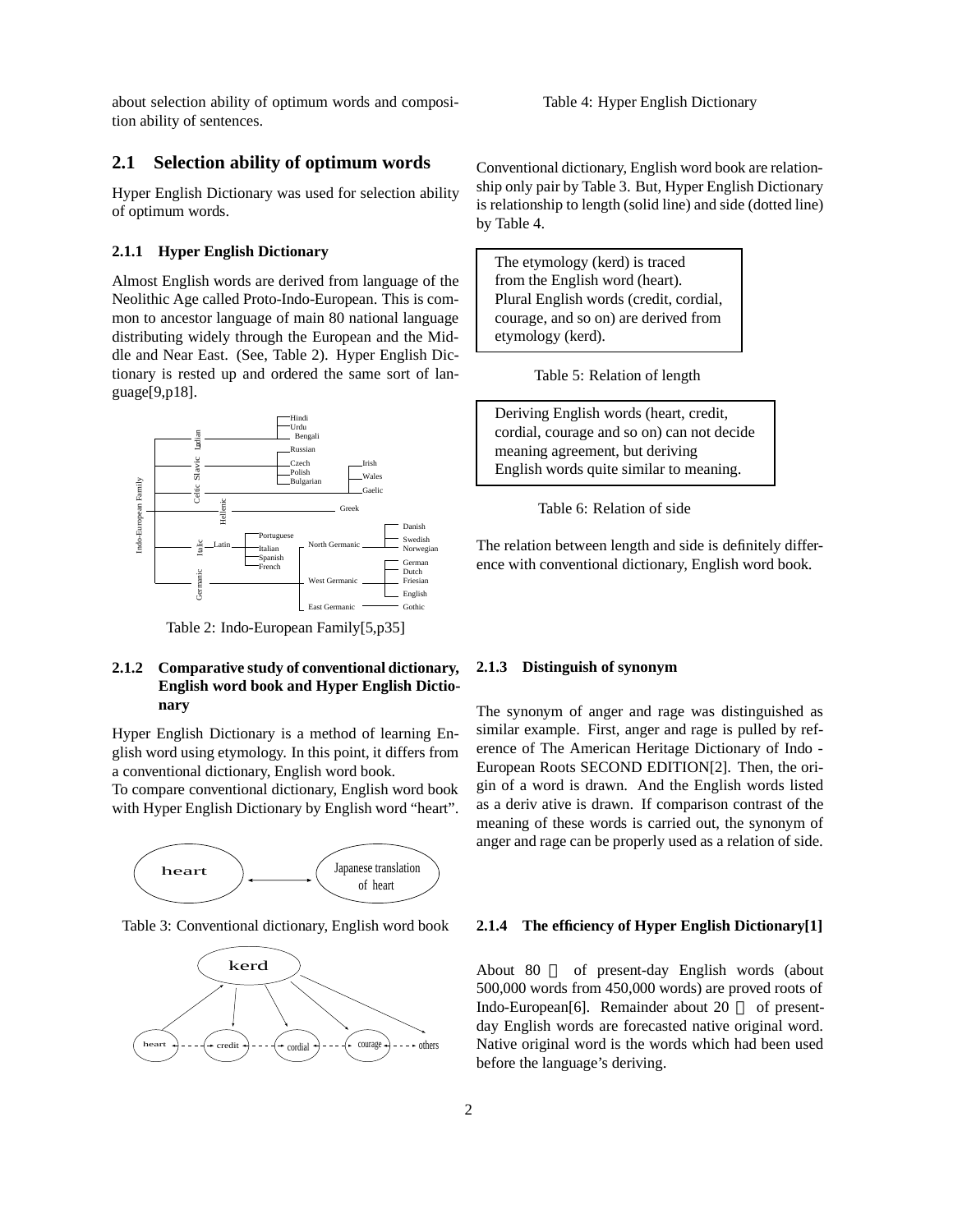

Table 7: The rate of ancestor word

By Table 7, about four words are roots of Indo-European in five words of present-day English words. Hyper English Dictionary can learn surely English word 8,000 words, if Japanese students who studies English hope to learn English word 10,000 words. Hyper English Dictionary can learn English words by length and side relationships in the flow. Therefore, Hyper English Dictionary is more efficient than conventional dictionary, English word book.

## **2.2 Composition ability of sentences**

Writing Scientific English written by John Swales is used in composition ability of sentences. The auxiliary verb which frequency used in Science English was researched to show the feature of Writing Scientific English.

#### **2.2.1 The auxiliary verb**

The most used auxiliary verb can be classified into three main groups, and showed in Table 8.

| Group 1 | can, may, might, could |
|---------|------------------------|
| Group 2 | will                   |
| Group 3 | should, must, have to  |

Table 8: The most used auxiliary verb[4,p42]

The auxiliary verb of group 1 is often used to describe possibility and probability of realization.

| The glass bottle breaks when dropped.<br>(The probability of damage is about 98)<br>100<br>$\lambda$           |  |
|----------------------------------------------------------------------------------------------------------------|--|
| The bottle can break when dropped.<br>(The probability of damage is about 40)<br>70<br>$\rightarrow$           |  |
| The bottle may break when dropped.<br>(The probability of damage is about 20)<br>40<br>$\rightarrow$           |  |
| The bottle could/might break when dropped.<br>(The probability of damage is about $5\quad 20$<br>$\rightarrow$ |  |
| The bottle cannot break when dropped.<br>(The probability of damage is about $0\quad 2$<br>$\lambda$           |  |
| Table 9<br>Group $1[4,p43]$                                                                                    |  |

The auxiliary verb of group 2 is often used to describe the prospect. The example of "will" is described in Table 10.

I : It describes the action of the sea water on iron. II: It expects the action of the sea water on iron.

I . The sea-water corrodes the iron.

II. The sea-water will corrode the iron.

Table 10 Group 2[4,p44]

The most useful auxiliary verb in group 3 is "should". The word "should" is often used for warning and order.

Students should be careful when using acids.

Concrete should contain at least 12 cement.

Boiler pressure should not exceed 300 psi.

Table 11 Group  $3[4,p45]$ 

#### **2.2.2 Feature of Writing Scientific English**

The feature of Writing Scientific English is shown by the investigation of 2.2.1.

- A simple, lucid exercise sentence below about 15 words is prepared.
- Everybody can write to correct Scientific English if they write according to the exercise sentences in Writing Scientific English.